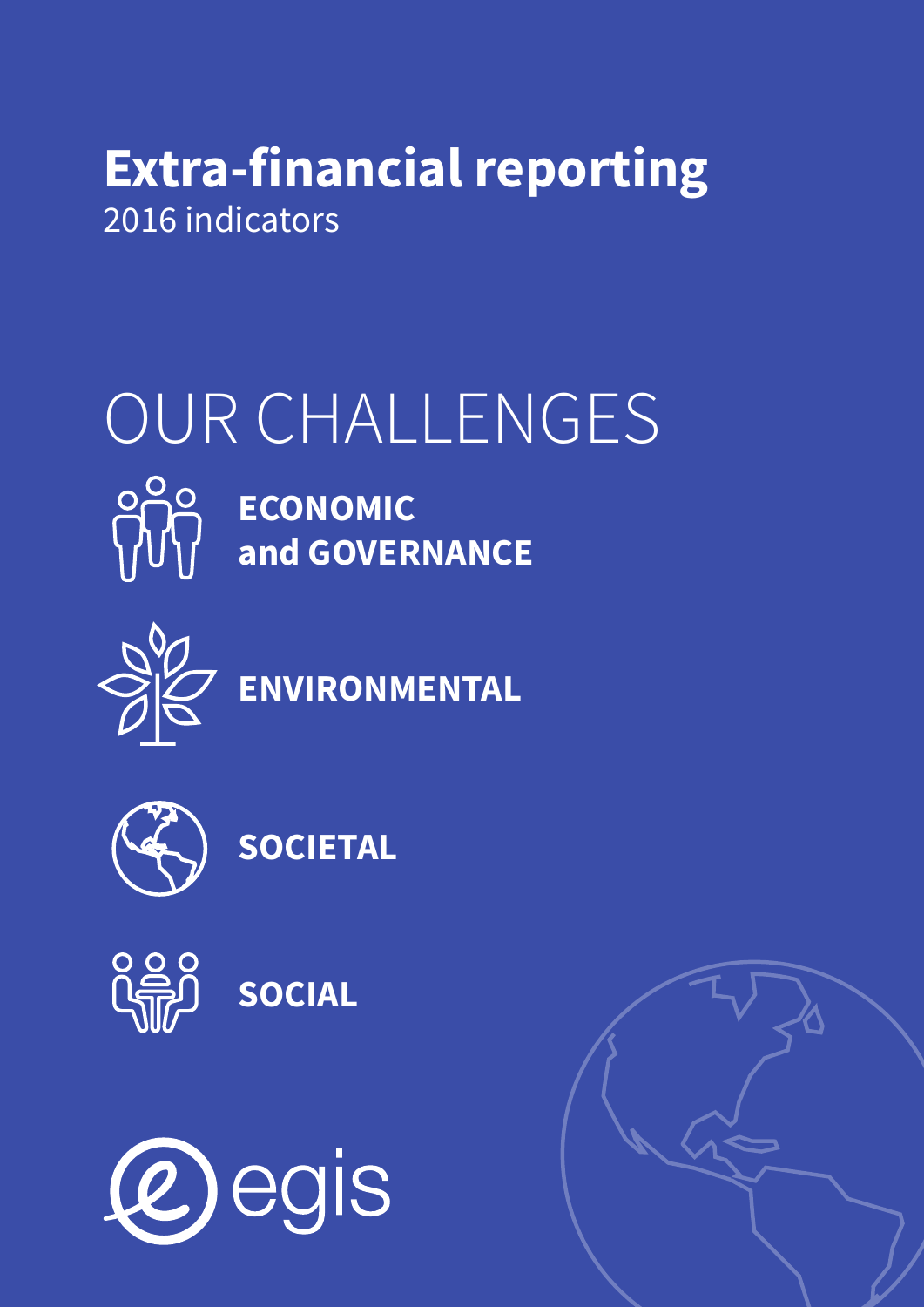#### OUR ECONOMIC AND GOVERNANCE CHALLENGES

| <b>OUR GOALS</b>                                                                                             | <b>OUR INDICATORS</b>                                                                                         | <b>SCOPE</b>                                                                                       | <b>REF (GRI)</b>                 | 2015                                                                             | 2016                                                                                                              | <b>ACHIEVEMENTS IN 2016</b>                                                                                                                                                                                                                                                                                                                                                                                                                                                                                                                                                                                                                                                                                                                                                                                                                                                                                                                                                                                                                                                                                                                                                                                                                                                                                                                                                                                                                                                                                                                                                                                                                                                                                                                                                                                                                                                                                                                                                                                                                                                                                                                                                                                                                                                                                                                                                                                                                                                                                                                                                                                                                                                                                                                                                                                                                                                                                                                                                                                                                                                                                                                                                                                                                                                                                                                                                                                                                                                                                                                        |  |  |
|--------------------------------------------------------------------------------------------------------------|---------------------------------------------------------------------------------------------------------------|----------------------------------------------------------------------------------------------------|----------------------------------|----------------------------------------------------------------------------------|-------------------------------------------------------------------------------------------------------------------|----------------------------------------------------------------------------------------------------------------------------------------------------------------------------------------------------------------------------------------------------------------------------------------------------------------------------------------------------------------------------------------------------------------------------------------------------------------------------------------------------------------------------------------------------------------------------------------------------------------------------------------------------------------------------------------------------------------------------------------------------------------------------------------------------------------------------------------------------------------------------------------------------------------------------------------------------------------------------------------------------------------------------------------------------------------------------------------------------------------------------------------------------------------------------------------------------------------------------------------------------------------------------------------------------------------------------------------------------------------------------------------------------------------------------------------------------------------------------------------------------------------------------------------------------------------------------------------------------------------------------------------------------------------------------------------------------------------------------------------------------------------------------------------------------------------------------------------------------------------------------------------------------------------------------------------------------------------------------------------------------------------------------------------------------------------------------------------------------------------------------------------------------------------------------------------------------------------------------------------------------------------------------------------------------------------------------------------------------------------------------------------------------------------------------------------------------------------------------------------------------------------------------------------------------------------------------------------------------------------------------------------------------------------------------------------------------------------------------------------------------------------------------------------------------------------------------------------------------------------------------------------------------------------------------------------------------------------------------------------------------------------------------------------------------------------------------------------------------------------------------------------------------------------------------------------------------------------------------------------------------------------------------------------------------------------------------------------------------------------------------------------------------------------------------------------------------------------------------------------------------------------------------------------------------|--|--|
| Being a committed player in sustainable engineering                                                          |                                                                                                               |                                                                                                    |                                  |                                                                                  |                                                                                                                   |                                                                                                                                                                                                                                                                                                                                                                                                                                                                                                                                                                                                                                                                                                                                                                                                                                                                                                                                                                                                                                                                                                                                                                                                                                                                                                                                                                                                                                                                                                                                                                                                                                                                                                                                                                                                                                                                                                                                                                                                                                                                                                                                                                                                                                                                                                                                                                                                                                                                                                                                                                                                                                                                                                                                                                                                                                                                                                                                                                                                                                                                                                                                                                                                                                                                                                                                                                                                                                                                                                                                                    |  |  |
| Commitments                                                                                                  | Qualitative                                                                                                   | Group                                                                                              | Internal                         | Qualitative                                                                      | Qualitative                                                                                                       | Continuing on from COP 21 and 22, Eqis declares its commitment to the fight against climate change by proposing solutions to accompany the transition towards a low-carbon economy in all its fields of activity (new modes of<br>autonomy, low-carbon buildings, biodiversity protection, energy mix, smart cities and urban energy).<br>An ecology and energy transition (EET) strategy has been developed around several sectors:<br>• Energy efficiency for buildings<br>• Energy in cities<br>• Local energy autonomy<br>• Energy mix projects                                                                                                                                                                                                                                                                                                                                                                                                                                                                                                                                                                                                                                                                                                                                                                                                                                                                                                                                                                                                                                                                                                                                                                                                                                                                                                                                                                                                                                                                                                                                                                                                                                                                                                                                                                                                                                                                                                                                                                                                                                                                                                                                                                                                                                                                                                                                                                                                                                                                                                                                                                                                                                                                                                                                                                                                                                                                                                                                                                                                |  |  |
| Innovation                                                                                                   | The amount of<br>R&D investments eligible for<br>French research tax credit (CIR)                             | Group                                                                                              | Internal                         | €14.2 m                                                                          | €16 m                                                                                                             | Innovation remains one of the priorities for maintaining technical excellence in all our business areas, but also opening up towards new services/products. Emphasis is placed on the triple environmental, energy and digital<br>2016 was marked by a change in our innovation ecosystem, in order to make it more agile, with events and collaborative challenges and an opening-up to external partners (e.g. start-ups).<br>Once again this year, Egis was awarded for its innovations: more than 10 significant awards received, including:<br>• First prize in the National Engineering Awards for the Citadelle bridge in Strasbourg (French Town)<br>• A prize in the MIPIM Awards 2016 for the DUO Towers in Paris (French capital), where Egis undertook the structural project<br>• Honourable mention in the Urban Innovation Awards for the "peak traffic flow reduction" solution, an innovation honoured on two other occasions this year<br>• The "Wind-it, provider of sustainable energy solutions" film received the Industrial Innovation Special Award at the "Deauville Green Awards 2016" festival (international festival of the sustainable development audiovisu<br>• The 2016 Innovapresse writing award for Urban Challenges in the "climate adaptation in the urban landscape and water management" category for the Mureaux urban regeneration project (French project)<br>• The 2016 Sustainable Mobility Trophy with the KiWhi Pass® solution.<br>• Two awards at the CUBE 2020 competition, which recognises energy savings. A Golden Cube for the Terra Nova 3 building in Montreuil (Building where Egis is located - France), and a Bronze Cube for the START building (Egis<br>Guvancourt - France)                                                                                                                                                                                                                                                                                                                                                                                                                                                                                                                                                                                                                                                                                                                                                                                                                                                                                                                                                                                                                                                                                                                                                                                                                                                                                                                                                                                                                                                                                                                                                                                                                                                                                                                                                                                                           |  |  |
|                                                                                                              | Strengthening relationships with stakeholders in areas where Egis operates.                                   |                                                                                                    |                                  |                                                                                  |                                                                                                                   |                                                                                                                                                                                                                                                                                                                                                                                                                                                                                                                                                                                                                                                                                                                                                                                                                                                                                                                                                                                                                                                                                                                                                                                                                                                                                                                                                                                                                                                                                                                                                                                                                                                                                                                                                                                                                                                                                                                                                                                                                                                                                                                                                                                                                                                                                                                                                                                                                                                                                                                                                                                                                                                                                                                                                                                                                                                                                                                                                                                                                                                                                                                                                                                                                                                                                                                                                                                                                                                                                                                                                    |  |  |
| External partnerships                                                                                        | Qualitative                                                                                                   | Group                                                                                              | Internal                         | Qualitative                                                                      | Qualitative                                                                                                       | Continuation of our targeted partnerships, particularly on climate and energy issues, and biodiversity<br>• Membership of CEEBIOS (the European Centre of Excellence in Biomimicry at Senlis)<br>• Membership of the Nature 2050 programme with CDC Biodiversité (nature 2050 is a program to protect and restore the natural, agricultural and forest areas, for a better adaptation of the French territories to climate chan<br>• Agreement signed in December 2016 with R20 (a not-for-profit NGO) to develop and implement "waste to energy" projects                                                                                                                                                                                                                                                                                                                                                                                                                                                                                                                                                                                                                                                                                                                                                                                                                                                                                                                                                                                                                                                                                                                                                                                                                                                                                                                                                                                                                                                                                                                                                                                                                                                                                                                                                                                                                                                                                                                                                                                                                                                                                                                                                                                                                                                                                                                                                                                                                                                                                                                                                                                                                                                                                                                                                                                                                                                                                                                                                                                         |  |  |
| Dialogue with stakeholders<br>Solidarity and corporate<br>patronage<br>Opening up of capital to<br>employees | Qualitative<br>Qualitative<br>25% of the share capital owned<br>by employees                                  | Group<br>Group<br>France<br><b>Executive partners</b><br>and mutual funds open<br>to all employees | Internal<br>Internal<br>Internal | Qualitative<br>Qualitative<br>Partners = $74.4%$<br>(453 partners)<br>FCPE 17.6% | Qualitative<br>Qualitative<br>Partners:<br>76.2% (455 partners)<br>FCPE mutual funds:<br>20.1%                    | Egis maintains good relationships with its key stakeholders, owning to its business sectors and the need to be open to other external players. The need for a general understanding of the issues, for definition and for co-c<br>dialogue as central to its governance. Here are a few examples:<br>On projects:<br>• Consultation with stakeholders is an integral part of our project management. We have dedicated tools such as "e-participative", developed in 2016 to gather the opinions of local residents.<br>We also have many partnerships. Examples of key contributions: The Palladio foundation, the Sustainable Building Plan (Plan Bâtiment Durable), Building Smart International, Medi@construct, the Syntec-Ingénierie engineering<br>which gather French CSR managers, the Saint Quentin in Yvelines Climate and Energy Club, BBCA (Low Carbon Building Association), the "Oui Au Bois" and "ADIVbois"- associations which promote wood construction, Certivea engi<br>CEEBIOS, Business Clusters, the PIARC (World Road Association).<br>• With clients: Egis consolidates its satisfaction surveys at group level each year<br>On the CSR strategy, solutions developed, innovations: The Egis Sustainable Development Steering Committee meets twice a year and is composed of internal spokespeople and external parties recognised in different fields of<br>activities. The aim is to provide a critical and constructive opinion on our solutions and the responses we bring to SD issues or to debate dilemmas that we face during our operational projects.<br>In 2016, Egis wanted to learn lessons from this committee after it had been in existence for 6 years. Results: crucial monitoring points, points for improvement and strengths but overall, a glowing report all round from pa<br>win" partnership.<br>Day-to-day, various programmes enable employees to take part in solidarity action and launch eco-responsible initiatives, both in France and worldwide. Here are a few examples:<br>In 2016, Egis continued its skills sponsorship with the "Nos Quartiers ont du Talent" association (NQT, or "Our Neighbourhoods Got Talent", association which help young people to find job). Each year, we are seeing an incr<br>(28 young people sponsored in 2014, the launch year; 52 in 2016).<br>A skills sponsorship project was also initiated with the SAMU SOCIAL (emergency social service which help street people) to renovate a care and accommodation site within the Charles-Foix Hospital in Ivy sur Seine (French t<br>people.<br>In Brazil, teams mobilised against breast cancer for the global "Pink October" campaign, and they organised a collection of warm clothing for the homeless.<br>In Portugal, a country severely hit by forest fires in 2016, employees supported local fire brigades.<br>In Qatar, a safety campaign was organised to raise awareness among children of the dangers of building sites.<br>In India, Egis renewed its support for the NGO "Salaam Baalak Trust" to fund a nutritional programme for children at the Aasra centre<br>The Egis Foundation celebrated its 10 year anniversary; find out more here: http://egis-fondation.fr/ (French website)<br>Placing our employees at the heart of corporate governance to participate more strongly in its long-term performance.<br>In June, Egis once again opened up a share of its capital to Group employees through the Egis Shareholders mutual fund. Nearly 77% of employees subscribed to it. |  |  |
|                                                                                                              |                                                                                                               |                                                                                                    |                                  | Treasury stock: 8%                                                               | Treasury stock: 3.7%                                                                                              |                                                                                                                                                                                                                                                                                                                                                                                                                                                                                                                                                                                                                                                                                                                                                                                                                                                                                                                                                                                                                                                                                                                                                                                                                                                                                                                                                                                                                                                                                                                                                                                                                                                                                                                                                                                                                                                                                                                                                                                                                                                                                                                                                                                                                                                                                                                                                                                                                                                                                                                                                                                                                                                                                                                                                                                                                                                                                                                                                                                                                                                                                                                                                                                                                                                                                                                                                                                                                                                                                                                                                    |  |  |
| Strengthening internal due diligence, particularly in view of our ambitions for international growth.        |                                                                                                               |                                                                                                    |                                  |                                                                                  |                                                                                                                   |                                                                                                                                                                                                                                                                                                                                                                                                                                                                                                                                                                                                                                                                                                                                                                                                                                                                                                                                                                                                                                                                                                                                                                                                                                                                                                                                                                                                                                                                                                                                                                                                                                                                                                                                                                                                                                                                                                                                                                                                                                                                                                                                                                                                                                                                                                                                                                                                                                                                                                                                                                                                                                                                                                                                                                                                                                                                                                                                                                                                                                                                                                                                                                                                                                                                                                                                                                                                                                                                                                                                                    |  |  |
| Business ethics and anti-<br>corruption                                                                      | Total number of people trained in<br>the prevention of corruption,<br>criminal risk and business<br>practices | Group                                                                                              | S03                              | 351 managers<br>trained at the end of<br>2015 (80% of the<br>target population)  | 437 managers received<br>face-to-face training by<br>the end of 2016 (81%<br>of the updated target<br>population) | The roll-out of the Ethics initiative continued:<br>• Development and dissemination of a code of integrity for partners<br>• Continuation of training courses, particularly for international subsidiaries with two sessions in the Middle East (+ in 2016, expansion of the target population)<br>• Preparation of an e-learning programme for 2017                                                                                                                                                                                                                                                                                                                                                                                                                                                                                                                                                                                                                                                                                                                                                                                                                                                                                                                                                                                                                                                                                                                                                                                                                                                                                                                                                                                                                                                                                                                                                                                                                                                                                                                                                                                                                                                                                                                                                                                                                                                                                                                                                                                                                                                                                                                                                                                                                                                                                                                                                                                                                                                                                                                                                                                                                                                                                                                                                                                                                                                                                                                                                                                               |  |  |
| Meeting our customers 'expectations in the best way possible.                                                |                                                                                                               |                                                                                                    |                                  |                                                                                  |                                                                                                                   |                                                                                                                                                                                                                                                                                                                                                                                                                                                                                                                                                                                                                                                                                                                                                                                                                                                                                                                                                                                                                                                                                                                                                                                                                                                                                                                                                                                                                                                                                                                                                                                                                                                                                                                                                                                                                                                                                                                                                                                                                                                                                                                                                                                                                                                                                                                                                                                                                                                                                                                                                                                                                                                                                                                                                                                                                                                                                                                                                                                                                                                                                                                                                                                                                                                                                                                                                                                                                                                                                                                                                    |  |  |
| <b>Monitoring Customer</b><br>Satisfaction<br>Customer expectations on<br>new topics                         | Proportion of Egis's business that<br>has ISO 9001 certification                                              | Group                                                                                              | Internal                         | 88%                                                                              | 90%                                                                                                               | • Renewal of the group's Triple Certification (ISO9001/14001/OHSAS18001) obtained in October 2016.<br>• Reorganisation of activity by fields, by regional clusters and business sectors on a global level. For a clearer understanding of the group.                                                                                                                                                                                                                                                                                                                                                                                                                                                                                                                                                                                                                                                                                                                                                                                                                                                                                                                                                                                                                                                                                                                                                                                                                                                                                                                                                                                                                                                                                                                                                                                                                                                                                                                                                                                                                                                                                                                                                                                                                                                                                                                                                                                                                                                                                                                                                                                                                                                                                                                                                                                                                                                                                                                                                                                                                                                                                                                                                                                                                                                                                                                                                                                                                                                                                               |  |  |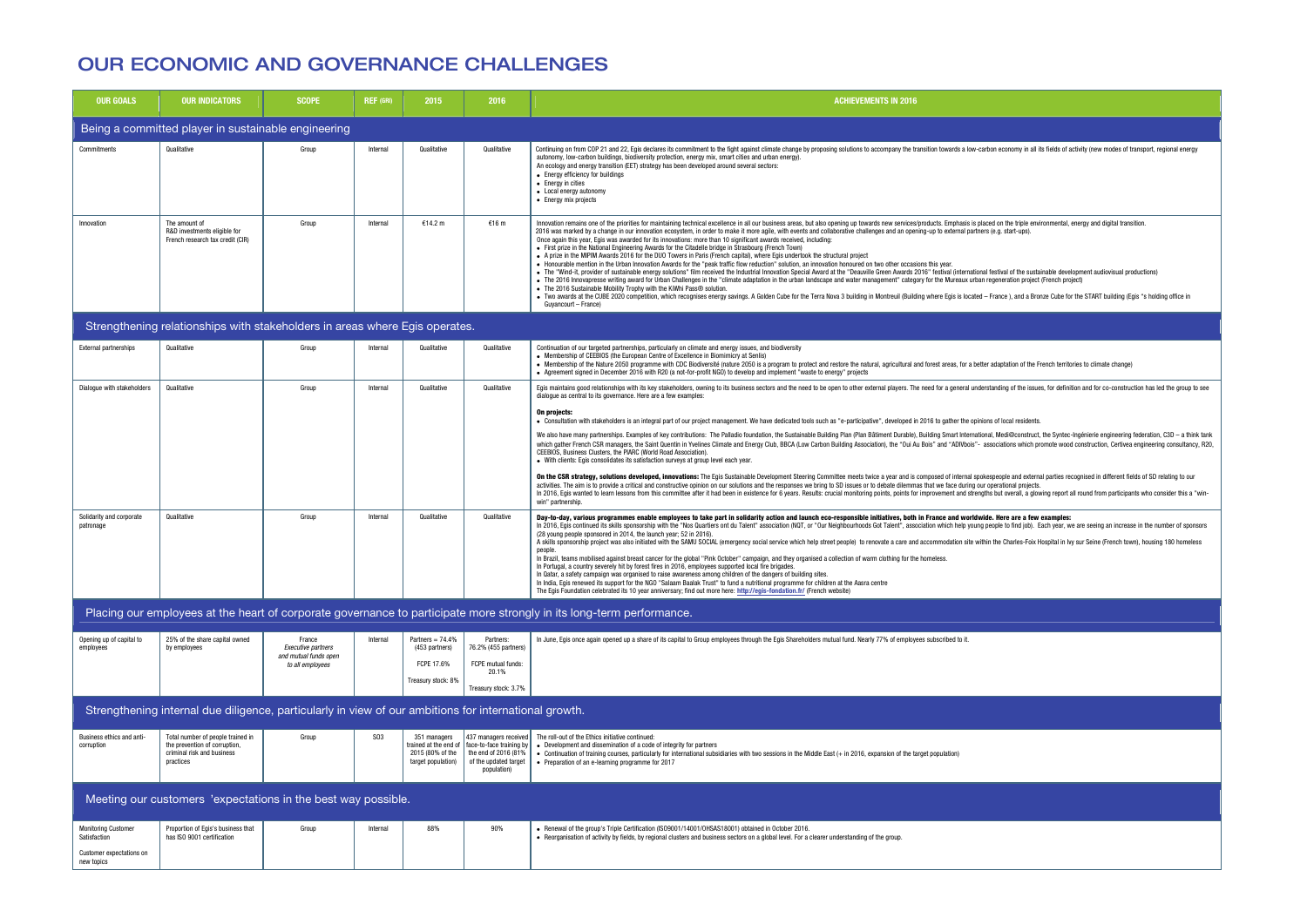### OUR SOCIETAL CHALLENGES

| <b>OUR GOALS</b>                                               | <b>OUR INDICATORS</b>     | <b>SCOPE</b> | <b>REF</b> | 2015        | 2016        | <b>ACHIEVEMENTS IN 2016</b>                                                                                                                                                                                                                                                                                                                                                                                                                                                                                                                                                                                                                                                                                                                                                                                                                                                                                                                                                                                                                                                                                                                                                                                                                                                                                                                                                                                                                                                                                                                                                                                                                                                                                                                                                                                                           |
|----------------------------------------------------------------|---------------------------|--------------|------------|-------------|-------------|---------------------------------------------------------------------------------------------------------------------------------------------------------------------------------------------------------------------------------------------------------------------------------------------------------------------------------------------------------------------------------------------------------------------------------------------------------------------------------------------------------------------------------------------------------------------------------------------------------------------------------------------------------------------------------------------------------------------------------------------------------------------------------------------------------------------------------------------------------------------------------------------------------------------------------------------------------------------------------------------------------------------------------------------------------------------------------------------------------------------------------------------------------------------------------------------------------------------------------------------------------------------------------------------------------------------------------------------------------------------------------------------------------------------------------------------------------------------------------------------------------------------------------------------------------------------------------------------------------------------------------------------------------------------------------------------------------------------------------------------------------------------------------------------------------------------------------------|
|                                                                | Working with communities. |              |            |             |             |                                                                                                                                                                                                                                                                                                                                                                                                                                                                                                                                                                                                                                                                                                                                                                                                                                                                                                                                                                                                                                                                                                                                                                                                                                                                                                                                                                                                                                                                                                                                                                                                                                                                                                                                                                                                                                       |
| Actions taken in<br>favour of local<br>people and<br>residents | Qualitative               | Group        | Internal   | Qualitative | Qualitative | Due to the nature of its assignments (regional development), most of the projects led by Egis contribute to local development, and the attractiveness of the region. Regional development is a priority. This is achieved thro<br>systematic consideration of societal issues and responsible practices.<br>Examples of 2016 projects:<br>Agreement reached with the Jordanian government for the improvement of the drinking water service in the northern governorates of Jordan. This project, for which Egis supplies technical assistance to the Yarmouk Water Comp<br>water shortages in the country and will help it to cope with the mass arrival of Syrian refugees since 2011.<br>Egis was appointed to conduct the study of water resources that will enable drinking water supply to be provided for the town of Arusha, in Tanzania, by 2030.<br>Technical assistance for the project providing support for civil society in Chad. This project aims to connect democracy and the culture of dialogue and peace, by increasing the involvement of civil society organisations a<br>social life. Services provided by Eqis include the standardisation and modernisation of the legal and institutional framework of Chad's civil society organisations, but also the quidance and training of its civil society a<br>2016 examples of solidarity projects:<br>• Egis supported a volleyball team via an association (in Algeria).<br>• At Operscut, an operational subsidiary in Portugal, employees organised a "OperKids" "fun day" for the children of staff members and those from the surrounding area. Games were organised, but also fire extinguisher handl<br>involvement of the canine unit.<br>See also above, the section on "Solidarity and sponsoring" for actions in Brazil, Portugal, Qatar, India, etc. |

### OUR SOCIAL CHALLENGES

| <b>OUR GOALS</b>                                                                      | <b>OUR INDICATORS</b>                    | <b>SCOPE</b>              | <b>REF</b>      | 2015                                                                                                                                                                                                     | 2016                                                                         | <b>ACHIEVEMENTS IN 2016</b>                                                                                                                                                                                                                                                                                                                                                                                                                                                                                                                                                                                                                                                                                                                                                      |  |  |  |
|---------------------------------------------------------------------------------------|------------------------------------------|---------------------------|-----------------|----------------------------------------------------------------------------------------------------------------------------------------------------------------------------------------------------------|------------------------------------------------------------------------------|----------------------------------------------------------------------------------------------------------------------------------------------------------------------------------------------------------------------------------------------------------------------------------------------------------------------------------------------------------------------------------------------------------------------------------------------------------------------------------------------------------------------------------------------------------------------------------------------------------------------------------------------------------------------------------------------------------------------------------------------------------------------------------|--|--|--|
| Providing a positive environment and attractive working conditions for our employees. |                                          |                           |                 |                                                                                                                                                                                                          |                                                                              |                                                                                                                                                                                                                                                                                                                                                                                                                                                                                                                                                                                                                                                                                                                                                                                  |  |  |  |
| Jobs                                                                                  | Total number of<br>permanent staff       | France excl. operators    | LA <sub>1</sub> | 3937 people                                                                                                                                                                                              | 3842 people                                                                  | Egis acts as a responsible employer, by:<br>focusing on sustainable employment (the last 3 years, over 95% of employees based in France have been on permanent contracts)<br>$\bullet$                                                                                                                                                                                                                                                                                                                                                                                                                                                                                                                                                                                           |  |  |  |
|                                                                                       | Seniority (years)                        | France<br>Permanent staff | Internal        | 11.33                                                                                                                                                                                                    | 10                                                                           | promoting employee professional development<br>renewing its anti-discrimination policy: main actions focus on gender, disability and intergenerational equality (3 agreements on each of these subjects)<br>$\bullet$                                                                                                                                                                                                                                                                                                                                                                                                                                                                                                                                                            |  |  |  |
|                                                                                       | Average age (years)                      |                           |                 | 42.36                                                                                                                                                                                                    | 41.5                                                                         |                                                                                                                                                                                                                                                                                                                                                                                                                                                                                                                                                                                                                                                                                                                                                                                  |  |  |  |
|                                                                                       | Staff turnover<br>(incl. resignations)   |                           | LA <sub>2</sub> | 426 people or<br>10.16%<br>(resignations<br>3.65%                                                                                                                                                        | 365 people Or 8.30%<br>(resignations 3.4%)                                   |                                                                                                                                                                                                                                                                                                                                                                                                                                                                                                                                                                                                                                                                                                                                                                                  |  |  |  |
| Work organisation                                                                     | % of part-time employees                 | France                    | LA <sub>1</sub> | 8.69%                                                                                                                                                                                                    | 9.21%                                                                        |                                                                                                                                                                                                                                                                                                                                                                                                                                                                                                                                                                                                                                                                                                                                                                                  |  |  |  |
|                                                                                       | Average part-time                        |                           |                 | 77.18%                                                                                                                                                                                                   | 77.23%                                                                       |                                                                                                                                                                                                                                                                                                                                                                                                                                                                                                                                                                                                                                                                                                                                                                                  |  |  |  |
| Internal mobility                                                                     | Number of transfers in the<br>group      | Group                     | Internal        | 118 inter-company<br>transfers (4<br>internal transfers<br>to the CDC group,<br>86 individual<br>transfers between<br>Egis Group<br>companies, 28<br>group transfers<br>between Egis<br>Group companies) | 129 inter-company<br>transfers<br>130 geographic transfers<br>to/from France | Several framework agreements were signed with trade union representatives, particularly on the Strategic Workforce Planning (GPEC) with a renewed and completed agreement at the start of 2016.<br>This agreement provides for a reinforced support system for geographic transfers in certain jobs considered as "sensitive" or "priority" and the implementation of "skills-transfer" contracts to support certain professional<br>As allowed for in this GPEC agreement, Egis also set up an employment observatory with the main aim of identifying the short/medium-term needs across our fields of activity and of translating these into action in terms of                                                                                                               |  |  |  |
| Developing the skills of our employees.                                               |                                          |                           |                 |                                                                                                                                                                                                          |                                                                              |                                                                                                                                                                                                                                                                                                                                                                                                                                                                                                                                                                                                                                                                                                                                                                                  |  |  |  |
| Training                                                                              | Percentage of employees<br>trained       | France                    | Internal        | 62%                                                                                                                                                                                                      | 65.2%                                                                        | • Maintenance of the investment in terms of training over the past 5 years (on average, 4000 activities and over 50,000 hours).                                                                                                                                                                                                                                                                                                                                                                                                                                                                                                                                                                                                                                                  |  |  |  |
|                                                                                       | Average duration of a<br>training course |                           | LA 10           | 11 hours                                                                                                                                                                                                 | 11 hours                                                                     | • Expansion of training programmes with enhanced activity related to mentoring and training route building/professionalisation within the scope of the group's strategies (project management, in particular).<br>● Gradual roll-out of a "Digital Learning" platform accessible to all employees worldwide, and in particular enabling teams to be trained on the basics (health & safety e-learning in 2016).<br>• Specific Egis Campus university programmes for key populations in positions and potential positions on the strategic focus areas (customer development, management, project management).<br>• Specific managerial development project for all entities: launch of the "Imagine managing tomorrow" project: formalisation of the Group's managerial charter. |  |  |  |

iority. This is achieved through a sustained policy of stakeholder involvement, assistance to the Yarmouk Water Company (YWC), will address the issue of drinking sed, but also fire extinguisher handling, reminder of safety instructions and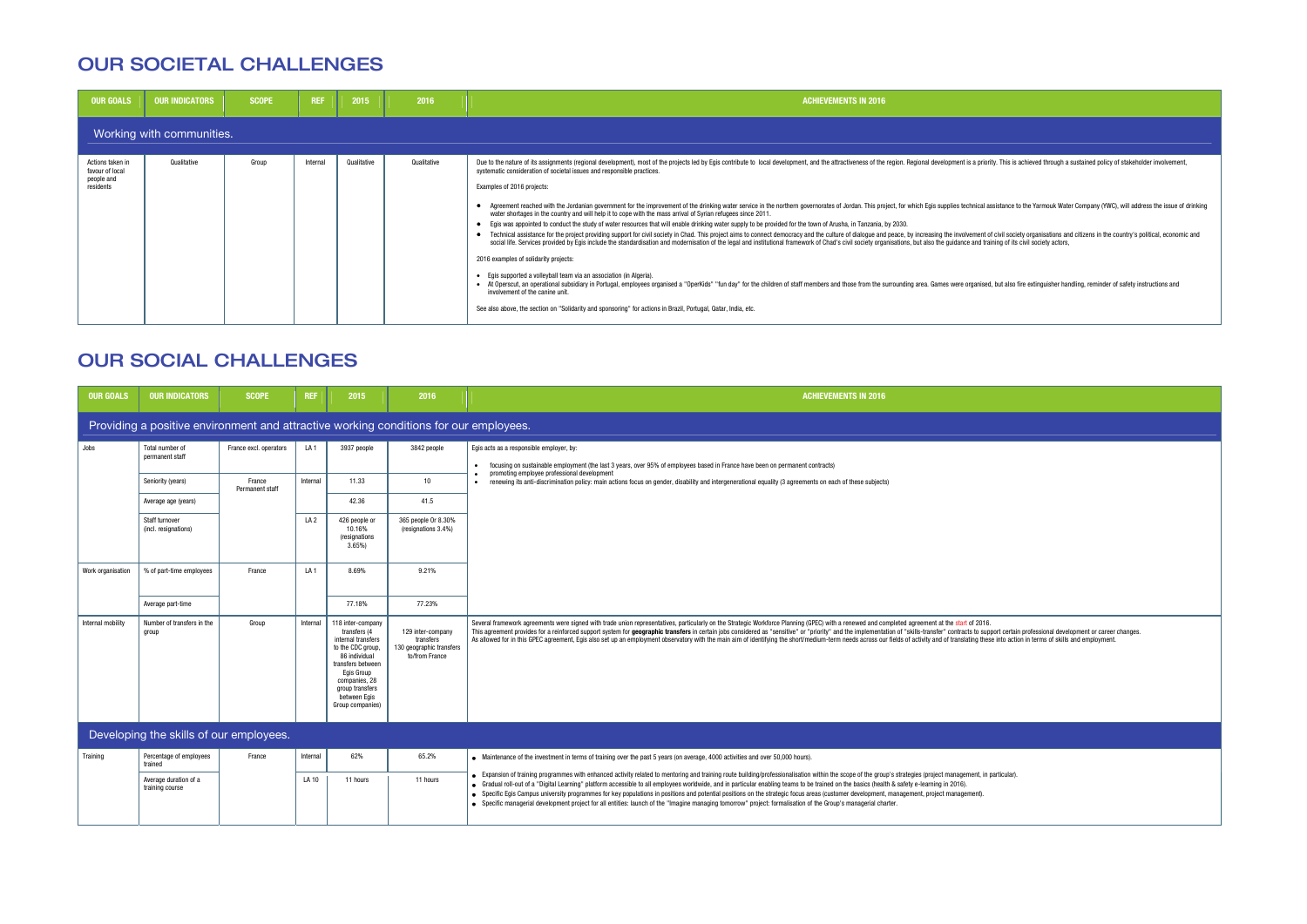| <b>OUR GOALS</b>                                             | <b>OUR INDICATORS</b>                                                                                                          | <b>SCOPE</b>                                                                               | <b>REF</b>      | 2015                         | 2016                         | <b>ACHIEVEMENTS IN 2016</b>                                                                                                                                                                                                                                                                                                                                                                                                                                                                                                                                                                                                                                                                                                                                                                                                                                                                                                                                                                                                                                                                                                                                                                                                                                                        |  |  |  |
|--------------------------------------------------------------|--------------------------------------------------------------------------------------------------------------------------------|--------------------------------------------------------------------------------------------|-----------------|------------------------------|------------------------------|------------------------------------------------------------------------------------------------------------------------------------------------------------------------------------------------------------------------------------------------------------------------------------------------------------------------------------------------------------------------------------------------------------------------------------------------------------------------------------------------------------------------------------------------------------------------------------------------------------------------------------------------------------------------------------------------------------------------------------------------------------------------------------------------------------------------------------------------------------------------------------------------------------------------------------------------------------------------------------------------------------------------------------------------------------------------------------------------------------------------------------------------------------------------------------------------------------------------------------------------------------------------------------|--|--|--|
| Ensuring the safety and health of our employees, everywhere. |                                                                                                                                |                                                                                            |                 |                              |                              |                                                                                                                                                                                                                                                                                                                                                                                                                                                                                                                                                                                                                                                                                                                                                                                                                                                                                                                                                                                                                                                                                                                                                                                                                                                                                    |  |  |  |
| <b>Health and Safety</b><br>of employees                     | Procedure                                                                                                                      | Group                                                                                      | Internal        | Qualitative                  | Qualitative                  | The Group obtained triple certification in October 2015, which was renewed in 2016.<br>As such. Egis is rolling out a "safety attitude by Egis" initiative and controlling regulatory aspects related to health and safety. This initiative is described in the Performance Management Manual. Th                                                                                                                                                                                                                                                                                                                                                                                                                                                                                                                                                                                                                                                                                                                                                                                                                                                                                                                                                                                  |  |  |  |
|                                                              | Accidents involving work<br>stoppage                                                                                           | France                                                                                     | LA <sub>7</sub> | 29                           | 26                           | • Prevention of psycho-social risks<br>• Safety of overseas travels                                                                                                                                                                                                                                                                                                                                                                                                                                                                                                                                                                                                                                                                                                                                                                                                                                                                                                                                                                                                                                                                                                                                                                                                                |  |  |  |
| Safety<br>Management                                         | Share of Egis activity<br>certified OHSAS or MASE                                                                              | Group                                                                                      | Internal        | 33%                          | 33%                          | • Building safety<br>• The health and safety of our employees on projects                                                                                                                                                                                                                                                                                                                                                                                                                                                                                                                                                                                                                                                                                                                                                                                                                                                                                                                                                                                                                                                                                                                                                                                                          |  |  |  |
| System                                                       |                                                                                                                                |                                                                                            |                 |                              |                              | Considering the importance of overseas activity, a specific HR initiative covers travel safety and assistance to staff concerned.<br>Roll-out in 2016 of an "e-Learning" course on the "safety attitude" to all employees of French companies.                                                                                                                                                                                                                                                                                                                                                                                                                                                                                                                                                                                                                                                                                                                                                                                                                                                                                                                                                                                                                                     |  |  |  |
| Developing social dialogue.                                  |                                                                                                                                |                                                                                            |                 |                              |                              |                                                                                                                                                                                                                                                                                                                                                                                                                                                                                                                                                                                                                                                                                                                                                                                                                                                                                                                                                                                                                                                                                                                                                                                                                                                                                    |  |  |  |
| Agreements                                                   | No. of collective<br>agreements signed by the<br>group                                                                         | Companies linked to the<br>Syntec-Ingénierie<br>convention and with a<br>stake of over 50% | Internal        | 29                           | 29                           | An important agreement on the introduction of a profit-sharing scheme for Egis Group employees was signed.<br>Other examples of signed agreements:<br>• On Strategic Workforce Planning<br>• On Gender Equality<br>• On the Employment of People with Disabilities<br>• On the Cycling Mileage Allowance                                                                                                                                                                                                                                                                                                                                                                                                                                                                                                                                                                                                                                                                                                                                                                                                                                                                                                                                                                           |  |  |  |
| Respecting and promoting equality and social diversity.      |                                                                                                                                |                                                                                            |                 |                              |                              |                                                                                                                                                                                                                                                                                                                                                                                                                                                                                                                                                                                                                                                                                                                                                                                                                                                                                                                                                                                                                                                                                                                                                                                                                                                                                    |  |  |  |
| Disability                                                   | Employment rate of<br>people with disabilities                                                                                 | France                                                                                     | LA 13           | 2.18%                        | 2.25%                        | Agreement signed (the 3 <sup>rd</sup> ) which provides for the introduction of Disability CESU (Universal Service Employment Cheques) and continuation of action to support people with disabilities; Examples:<br>• Sponsoring of an employee with a disability for the Snowboarding World Cup. He finished in 13th position in the general category, 10 places higher than the previous year. Egis is a partner of the<br>• Egis supported the French Parasport team in the 2016 Paralympic Games in Rio (Brazil)<br>• Organisation of the European Disability week, with:<br>- Distribution of a notebook to all employees (within France) on preconceptions relating to disability<br>- A quiz on disability (over 800 took part). The 15 winners received a food hamper prepared by Service and Work Assistance Facilities (SWAF).<br>• Hosting of a group of young college pupils and students, in partnership with the Arpejeh (association which helps young student with disabilities to realize projects) at head office. On this occasio<br>in a simulated scenario.<br>• An internal social network, "Mission Disability", was created. This network enables all activity committed to by Egis in terms of employment insertion and maintenance to now be centralised. |  |  |  |
| Over-55s                                                     | Rate of employment of<br>$(over-55s)$                                                                                          | France                                                                                     | LA 13           | 15%                          | 15%                          | Over the last 3 years, the average recruitment rate for the over-50s was 11% and the average employment rate for the over 55s was 15% (in both cases, exceeding the goals we had set ourselves).                                                                                                                                                                                                                                                                                                                                                                                                                                                                                                                                                                                                                                                                                                                                                                                                                                                                                                                                                                                                                                                                                   |  |  |  |
| Gender<br>equality                                           | Proportion of women in<br>governing bodies<br>Comex: Executive<br>Committee<br>CDO: Operational<br><b>Management Committee</b> | Group                                                                                      | LA 13           | Egis Comex: 2/9<br>CDO: 3/18 | Egis Comex: 3/9<br>CD0: 4/18 | On 17 May 2016, a new Gender Equality agreement was signed for three years. It basically relates to recruitment, development of action in schools to promote diversity, remuneration on hiring and<br>balance. All of these themes will be monitored using indicators.                                                                                                                                                                                                                                                                                                                                                                                                                                                                                                                                                                                                                                                                                                                                                                                                                                                                                                                                                                                                             |  |  |  |
| Gender<br>equality                                           | Gender Pay Gap                                                                                                                 | France                                                                                     |                 | 4.9%                         | 3.9%                         | In equal classifications or equivalent duties, women earn on average 3.91% less than men. We observed a 20% reduction in the gap between 2015 and 2016.                                                                                                                                                                                                                                                                                                                                                                                                                                                                                                                                                                                                                                                                                                                                                                                                                                                                                                                                                                                                                                                                                                                            |  |  |  |

. The four main elements relate to:

..<br>f the Snowboarding & Disability Association.

asion, the recruitment team prepared these young people to pass professional interviews

and throughout career, promotions and professional development, training, the work/life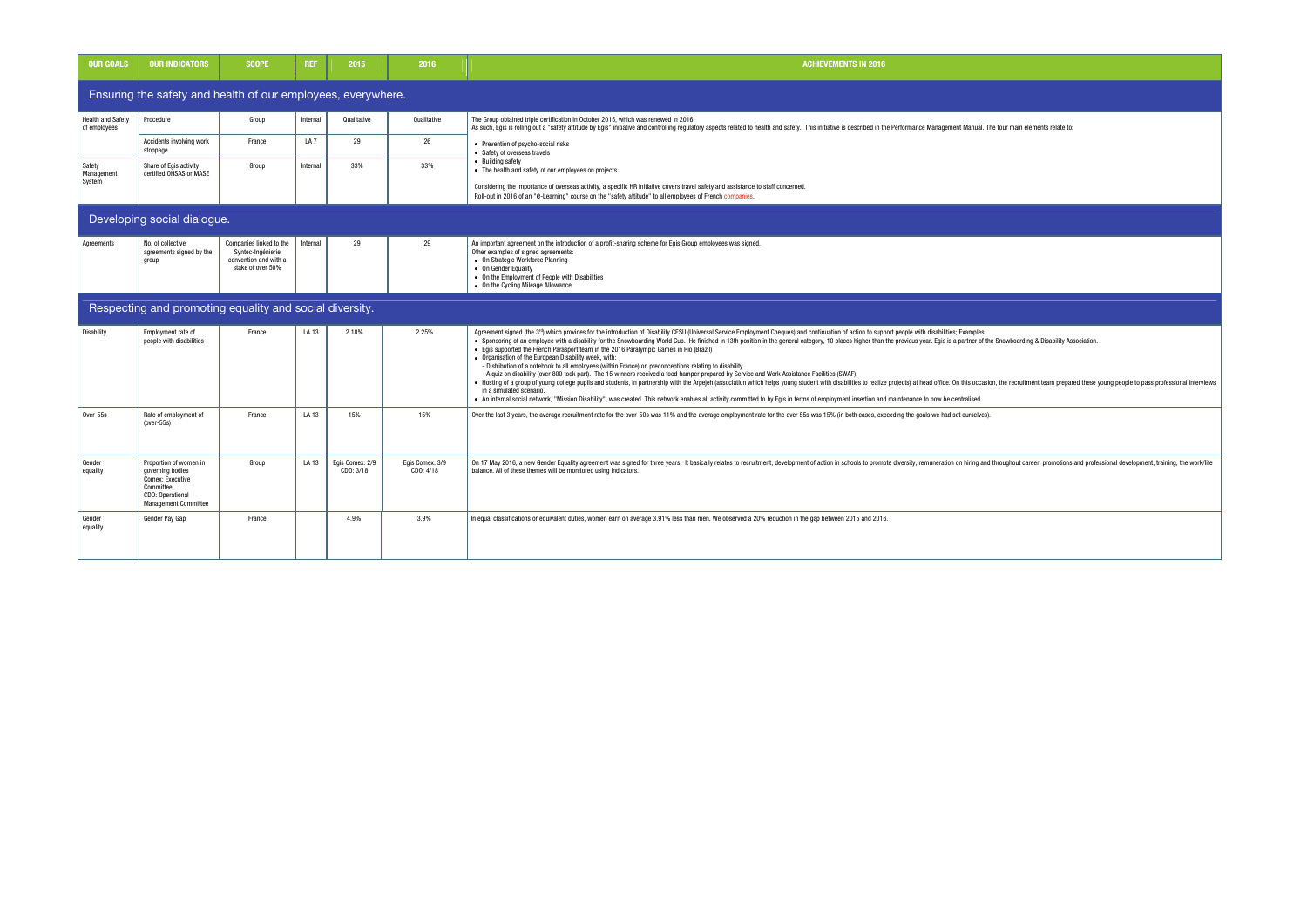### OUR ENVIRONMENTAL CHALLENGES

| <b>OUR GOALS</b>                                                                                                                | <b>OUR INDICATORS</b>                                                | <b>SCOPE</b>                                                         | <b>REF</b>                         | 2015                                                                                          | 2016                                                                            | <b>ACHIEVEMENTS IN 2016</b>                                                                                                                                                                                                                                                                                                                                                                                                                                                                                                                                                                                                                                                                                                                                                                                                                                                                                                                                                                                                                                                                                                                                                                                                                                                                                                                                                                                                                                                                                                                                                                                                                                                                                                                                                                                                                                                                                                                                                                                                                                                                                                                                                                                                                                                                                                                                                                                                                                                                                                                                                                                                                                                                                                                                                                                                                                                                                                                                                                                                                                                                                                                                                                                                                                                                                                                                                                                                                                                                                                                                                                                                                                                                                        |  |  |
|---------------------------------------------------------------------------------------------------------------------------------|----------------------------------------------------------------------|----------------------------------------------------------------------|------------------------------------|-----------------------------------------------------------------------------------------------|---------------------------------------------------------------------------------|--------------------------------------------------------------------------------------------------------------------------------------------------------------------------------------------------------------------------------------------------------------------------------------------------------------------------------------------------------------------------------------------------------------------------------------------------------------------------------------------------------------------------------------------------------------------------------------------------------------------------------------------------------------------------------------------------------------------------------------------------------------------------------------------------------------------------------------------------------------------------------------------------------------------------------------------------------------------------------------------------------------------------------------------------------------------------------------------------------------------------------------------------------------------------------------------------------------------------------------------------------------------------------------------------------------------------------------------------------------------------------------------------------------------------------------------------------------------------------------------------------------------------------------------------------------------------------------------------------------------------------------------------------------------------------------------------------------------------------------------------------------------------------------------------------------------------------------------------------------------------------------------------------------------------------------------------------------------------------------------------------------------------------------------------------------------------------------------------------------------------------------------------------------------------------------------------------------------------------------------------------------------------------------------------------------------------------------------------------------------------------------------------------------------------------------------------------------------------------------------------------------------------------------------------------------------------------------------------------------------------------------------------------------------------------------------------------------------------------------------------------------------------------------------------------------------------------------------------------------------------------------------------------------------------------------------------------------------------------------------------------------------------------------------------------------------------------------------------------------------------------------------------------------------------------------------------------------------------------------------------------------------------------------------------------------------------------------------------------------------------------------------------------------------------------------------------------------------------------------------------------------------------------------------------------------------------------------------------------------------------------------------------------------------------------------------------------------------|--|--|
| In our operations: reducing the environmental impact and CO <sub>2</sub> emissions of our operations (built assets and travel). |                                                                      |                                                                      |                                    |                                                                                               |                                                                                 |                                                                                                                                                                                                                                                                                                                                                                                                                                                                                                                                                                                                                                                                                                                                                                                                                                                                                                                                                                                                                                                                                                                                                                                                                                                                                                                                                                                                                                                                                                                                                                                                                                                                                                                                                                                                                                                                                                                                                                                                                                                                                                                                                                                                                                                                                                                                                                                                                                                                                                                                                                                                                                                                                                                                                                                                                                                                                                                                                                                                                                                                                                                                                                                                                                                                                                                                                                                                                                                                                                                                                                                                                                                                                                                    |  |  |
| Internal environmental policy                                                                                                   | Proportion of Egis's business that<br>has ISO 14001 certification    | Group                                                                | Internal                           | 79%                                                                                           | 79%                                                                             | At the end of 2016, 79% of Egis activities were ISO14001 certified, as in 2015.<br>Maintenance of efforts to control our ecological footprint with:                                                                                                                                                                                                                                                                                                                                                                                                                                                                                                                                                                                                                                                                                                                                                                                                                                                                                                                                                                                                                                                                                                                                                                                                                                                                                                                                                                                                                                                                                                                                                                                                                                                                                                                                                                                                                                                                                                                                                                                                                                                                                                                                                                                                                                                                                                                                                                                                                                                                                                                                                                                                                                                                                                                                                                                                                                                                                                                                                                                                                                                                                                                                                                                                                                                                                                                                                                                                                                                                                                                                                                |  |  |
| Sustainable use<br>of resources                                                                                                 | Electricity consumption and<br>purchase of heating & cooling         | French<br>sites                                                      | EN <sub>3</sub>                    | 13,500 MWh<br>or 155 kWh/m <sup>2</sup>                                                       | 11,920 MWh<br>or 140 kWh/m <sup>2</sup>                                         | The continuation of our travel policy<br>Energy management trial: implementation since 2015 on our Saint Quentin en Yvelines site (START, our headquarters - France) and Montreuil Terra Nova 3 site enabled a 9% reduction in our consumption (French implantation)<br>Monitoring our consumption using consolidated reporting of 13 buildings in France (rather than 10 in 2015). We communicated our results on the web-accessible platform "Empreinte à la trace" (Tracing our footprint) which he<br>to visualise the environmental data of our main sites and to promote good environmental practices.<br>In a like-for-like comparison with 2015, we observed:<br>• A reduction in our emissions with reduced energy consumption in our buildings (efforts made on the Montreuil and Saint Quentin en Yvelines French sites, and reduction also due to a relatively mild 2015-2016 winter, parti<br>South).<br>• Despite the development of our international business, emissions from our travel also decreased. In relative values, our travel represents 84% of our CO <sub>2</sub> emissions, a large proportion of which is produced by internatio<br>• Our waste volumes are stable, with 46% recycled. The figure as an absolute value is an increase as we extended our activity from 10 to 13 sites.                                                                                                                                                                                                                                                                                                                                                                                                                                                                                                                                                                                                                                                                                                                                                                                                                                                                                                                                                                                                                                                                                                                                                                                                                                                                                                                                                                                                                                                                                                                                                                                                                                                                                                                                                                                                                                                                                                                                                                                                                                                                                                                                                                                                                                                                                                                                                                                               |  |  |
|                                                                                                                                 | Consumption of mains water                                           |                                                                      | EN <sub>8</sub>                    | $26,118 \text{ m}^3$<br>$8.3 \text{ m}^3/\text{pers}$                                         | $20,300 \text{ m}^3$<br>or 6 $m^3$ /pers.                                       |                                                                                                                                                                                                                                                                                                                                                                                                                                                                                                                                                                                                                                                                                                                                                                                                                                                                                                                                                                                                                                                                                                                                                                                                                                                                                                                                                                                                                                                                                                                                                                                                                                                                                                                                                                                                                                                                                                                                                                                                                                                                                                                                                                                                                                                                                                                                                                                                                                                                                                                                                                                                                                                                                                                                                                                                                                                                                                                                                                                                                                                                                                                                                                                                                                                                                                                                                                                                                                                                                                                                                                                                                                                                                                                    |  |  |
| Pollution and<br>waste management                                                                                               | Paper purchases and the<br>percentages of which are eco-<br>friendly |                                                                      | EN <sub>1</sub><br>EN <sub>2</sub> | 76 t<br>Over 90% eco-friendly                                                                 | $101$ t.<br>98% bear the Eco label                                              |                                                                                                                                                                                                                                                                                                                                                                                                                                                                                                                                                                                                                                                                                                                                                                                                                                                                                                                                                                                                                                                                                                                                                                                                                                                                                                                                                                                                                                                                                                                                                                                                                                                                                                                                                                                                                                                                                                                                                                                                                                                                                                                                                                                                                                                                                                                                                                                                                                                                                                                                                                                                                                                                                                                                                                                                                                                                                                                                                                                                                                                                                                                                                                                                                                                                                                                                                                                                                                                                                                                                                                                                                                                                                                                    |  |  |
|                                                                                                                                 | Production of sorted and recycled<br>non-hazardous waste             | Excl. computer<br>waste                                              | <b>EN 22</b>                       | 410 tonnes                                                                                    | 652 tonnes                                                                      |                                                                                                                                                                                                                                                                                                                                                                                                                                                                                                                                                                                                                                                                                                                                                                                                                                                                                                                                                                                                                                                                                                                                                                                                                                                                                                                                                                                                                                                                                                                                                                                                                                                                                                                                                                                                                                                                                                                                                                                                                                                                                                                                                                                                                                                                                                                                                                                                                                                                                                                                                                                                                                                                                                                                                                                                                                                                                                                                                                                                                                                                                                                                                                                                                                                                                                                                                                                                                                                                                                                                                                                                                                                                                                                    |  |  |
| Climate<br>Change                                                                                                               | Energy - direct and<br>indirect GHG                                  | linked to fixed sources<br>of combustion<br>and heat transfer fluids | <b>EN 16</b>                       | Direct: 313 t. eq CO <sub>2</sub><br>Indirect: 1185<br>$eq$ $C02$<br>or 380 kg eq $CO2/pers.$ | Direct: 229 t. eq $CO2$<br>Indirect: 1650t.ea CO2.<br>or 360 kg eq $CO2$ /pers. |                                                                                                                                                                                                                                                                                                                                                                                                                                                                                                                                                                                                                                                                                                                                                                                                                                                                                                                                                                                                                                                                                                                                                                                                                                                                                                                                                                                                                                                                                                                                                                                                                                                                                                                                                                                                                                                                                                                                                                                                                                                                                                                                                                                                                                                                                                                                                                                                                                                                                                                                                                                                                                                                                                                                                                                                                                                                                                                                                                                                                                                                                                                                                                                                                                                                                                                                                                                                                                                                                                                                                                                                                                                                                                                    |  |  |
|                                                                                                                                 | Travel - GHG emissions<br>from our main corporate trips              | Cars and travel agency<br>review (train, plane) - partial<br>scope   | Internal                           | 16,102 t.eq CO <sub>2</sub>                                                                   | 13,752 t.eq CO <sub>2</sub>                                                     |                                                                                                                                                                                                                                                                                                                                                                                                                                                                                                                                                                                                                                                                                                                                                                                                                                                                                                                                                                                                                                                                                                                                                                                                                                                                                                                                                                                                                                                                                                                                                                                                                                                                                                                                                                                                                                                                                                                                                                                                                                                                                                                                                                                                                                                                                                                                                                                                                                                                                                                                                                                                                                                                                                                                                                                                                                                                                                                                                                                                                                                                                                                                                                                                                                                                                                                                                                                                                                                                                                                                                                                                                                                                                                                    |  |  |
|                                                                                                                                 |                                                                      |                                                                      |                                    |                                                                                               |                                                                                 | Our indirect impact through our customers' projects: facilitating the expected economic and social benefits for local areas by controlling environmental impacts.                                                                                                                                                                                                                                                                                                                                                                                                                                                                                                                                                                                                                                                                                                                                                                                                                                                                                                                                                                                                                                                                                                                                                                                                                                                                                                                                                                                                                                                                                                                                                                                                                                                                                                                                                                                                                                                                                                                                                                                                                                                                                                                                                                                                                                                                                                                                                                                                                                                                                                                                                                                                                                                                                                                                                                                                                                                                                                                                                                                                                                                                                                                                                                                                                                                                                                                                                                                                                                                                                                                                                  |  |  |
| Solutions with significant<br>sustainable development<br>added value                                                            | Qualitative                                                          | Group                                                                | Internal                           | Qualitative                                                                                   | Qualitative                                                                     | The Ecology and Energy Transition (EET) impacts on all fields of Egis activity, from design to operation. 4 priority segments were selected by Egis governing bodies and will be the segments for the Group's investment:<br>• Building energy efficiency: strengthening and diversification across services, particularly across the energy performance management component (new-build and renovations)<br>• Energy in cities: penetration of the market, firstly in France, particularly in heating and cooling networks- Cold energy autonomy-<br>• Local energy autonomy: gradual implementation of a new integrated offer, responding to the market's evolution towards decentralised production and local consumption.<br>• Energy mix projects; development of a consulting and assistance offer for contracting authorities, and of studies in external partnership and development across specifically targeted geographic areas.<br>2016 was a particularly rich and dense year in terms of the development of innovative offers across all segments of the Egis EET strategy, as shown by the following achievements for the construction phase ithe operation ph<br>another indicator).<br>• In terms of transport energy efficiency, Egis obtained labelling from the IDDRIM (French institution on road, streets and mobility infrastructure) for Variways®, its eco-comparison tool for road variants based on energy<br>areenhouse aas emissions. In June 2016, Variways® was also selected by Committee 21 as the 1st network of sustainable development actors in France, as part of the "21 solutions for tomorrow".<br>• With regards to energy in cities, in 2016 Egis enhanced its expertise by extending and switching to renewable energy for existing heating networks, supporting the engineering work of energy operators for the largest netw<br>Europe: Paris for the CPCU (Paris Heating Network, from Engie, a French energy company), Lyon and Toulouse for Dalkia (EDF, a French electricity company) - French cities, Lyiv (Ukraine) with EBRD funding (European Bank for<br>Reconstruction and Development).<br>• In the context of building energy efficiency, Egis is heavily invested in the development of the SOBRE solution, a new service offer aiming to support property professionals in controlling their energy consumption.<br>• Egis also developed a new turnkey service offer for heating and cooling network energy projects. The first two operations have been set up in Saclay for EPPS- Grand Paris (international campus: geothermal heating and coo<br>in Rueil (French town) for the city (Arsenal eco-district: smart and "green" network).<br>With regards to new urban transport services:<br>• The commercial development of the Kiwhi Pass® solution (payment card for electrical recharging terminals) continued.<br>• The NewMotion business was launched in France for the roll-out of recharging terminals for electric vehicle users.<br>• A peak traffic reduction trial, an incentivising programme that rewards car drivers for avoiding peak traffic times, was successfully conducted in Lille.<br>The first sales of Wind-It, telecommunication relay towers that are self-sufficient in terms of energy thanks to wind and photovoltaic sources, were made to a telephone operator in Madagascar and with Orange in Luxembourg.<br>prototype was built in Revel, in the south of France. These towers are the forerunner of new rural electrification solutions that are 100% renewable.<br>Visit www.rse-egis.fr to check out the winning and certified projects in 2016, as well as those whose sustainability has been recognized. |  |  |
| Quantification of<br>Egis leverage                                                                                              | Qualitative                                                          | Engineering                                                          | Internal                           | Qualitative                                                                                   | Qualitative                                                                     | We have continued to deploy our eco-comparison tools                                                                                                                                                                                                                                                                                                                                                                                                                                                                                                                                                                                                                                                                                                                                                                                                                                                                                                                                                                                                                                                                                                                                                                                                                                                                                                                                                                                                                                                                                                                                                                                                                                                                                                                                                                                                                                                                                                                                                                                                                                                                                                                                                                                                                                                                                                                                                                                                                                                                                                                                                                                                                                                                                                                                                                                                                                                                                                                                                                                                                                                                                                                                                                                                                                                                                                                                                                                                                                                                                                                                                                                                                                                               |  |  |